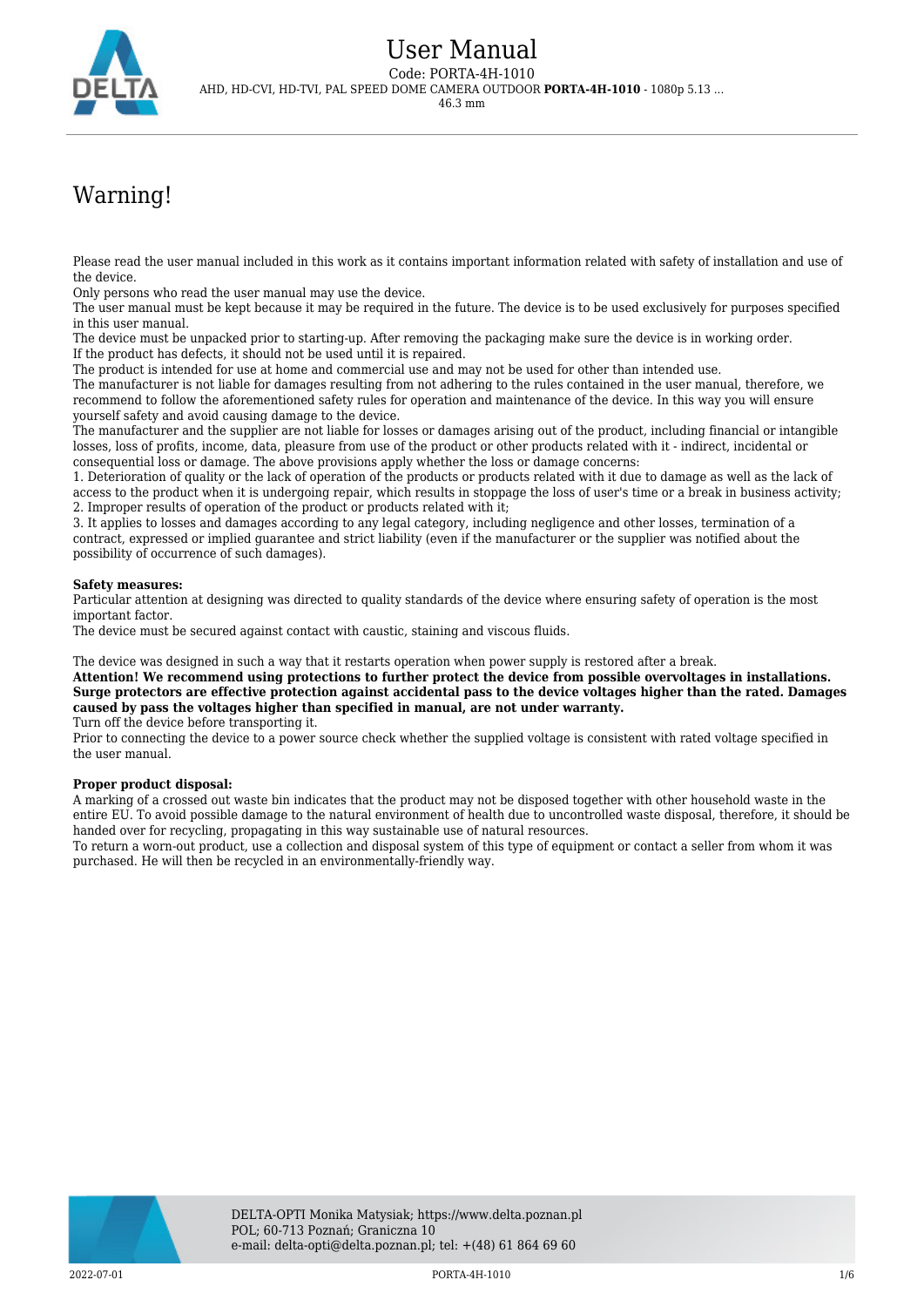

## User Manual

Code: PORTA-4H-1010 AHD, HD-CVI, HD-TVI, PAL SPEED DOME CAMERA OUTDOOR **PORTA-4H-1010** - 1080p 5.13 ...

46.3 mm





Megapixel camera with 1/2.7" CMOS sensor and AHD / HD-CVI / HD-TVI / PAL.

The AHD / HD-CVI / HD-TVI interface allows to transmission of analog video signal via coaxial cable in 1080p resolution. During transmission there are no delays and is maintained the original, high quality image. Camera is according to IP66 Index of Protection norm.

**Attention!** The change of the standard using presets: 2 x 137 -> AHD, 2 x 138 -> TVI, 2 x 139 -> CVI, 2 x 140 -> CVBS. 2 x 102 preset -> enter to another OSD submenu, where we can change, among others, the standard (AHD/CVI/TVI/CVBS).

| Standard:                               | AHD, HD-CVI, HD-TVI, PAL                                                           |
|-----------------------------------------|------------------------------------------------------------------------------------|
| Sensor:                                 | 1/2.7 " Sony CMOS IMX323                                                           |
| Digital Image Processor:                | Nextchip NVP2441H                                                                  |
| Matrix size:                            | 2.1 Mpx                                                                            |
| Resolution:                             | 1920 x 1080 px - 1080p<br>960 x 576 px - 960H                                      |
| Range of IR illumination:               | 50 m                                                                               |
| Lens:                                   | $5.13$ 46.3 mm                                                                     |
| View angle:                             | • 55°  6.6 ° (manufacturer data)<br>$\cdot$ 54 °  6.7 ° (our tests result)         |
| Optical zoom:                           | x 10                                                                               |
| Digital zoom:                           | x 16                                                                               |
| Rotation speed depending on ZOOM level: | ✓                                                                                  |
| Auto IR illuminator:                    | ✓                                                                                  |
| Horizontal rotation range:              | 360 ° continuous                                                                   |
| Vertical rotation range:                | -3 $^{\circ}$ $\ldots$ 90 $^{\circ}$                                               |
| Rotation speed (manual control):        | $0.1$ °/s  200 °/s (horizontal),<br>$0.1$ $\degree$ /s  50 $\degree$ /s (vertical) |

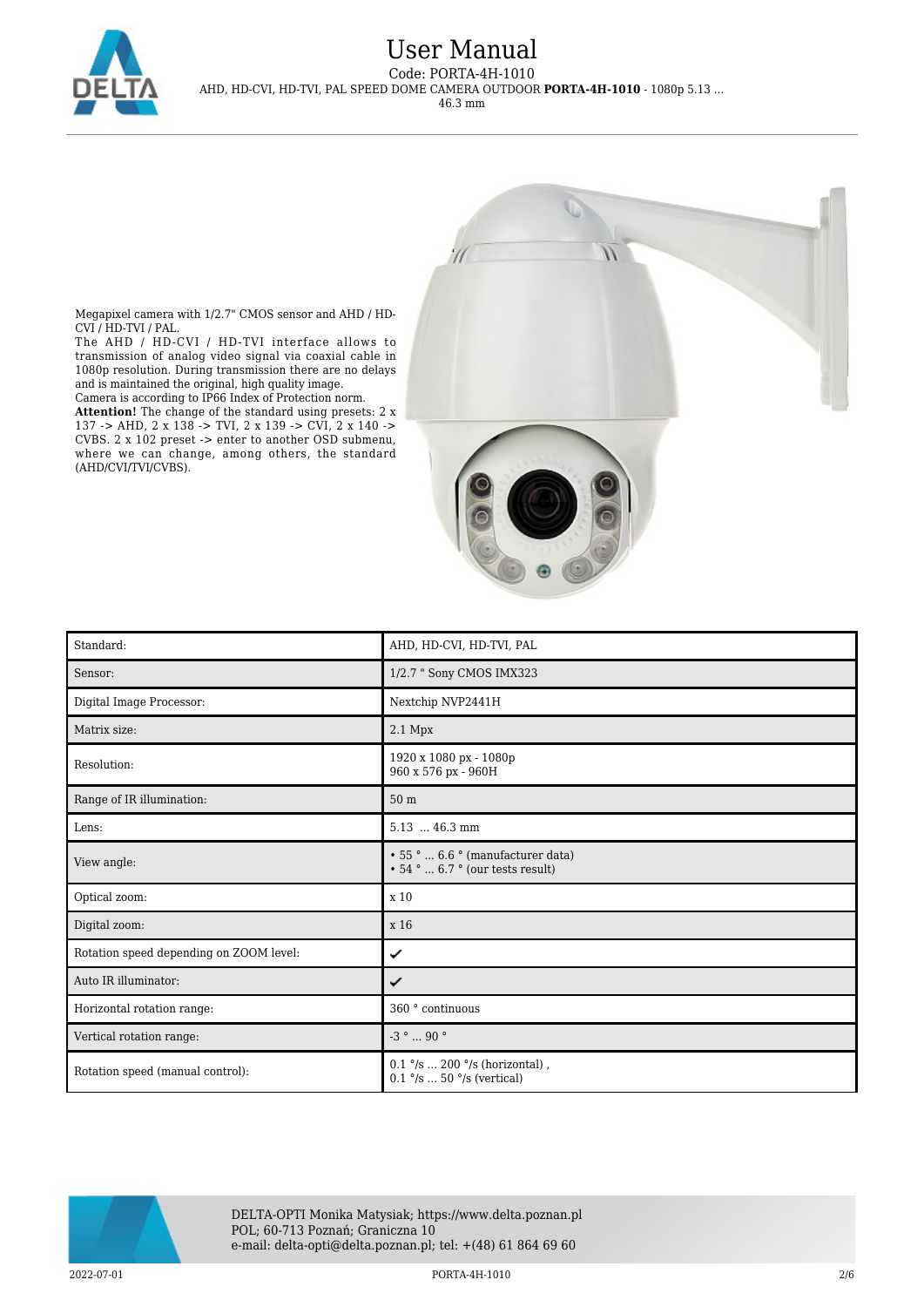

# User Manual

Code: PORTA-4H-1010 AHD, HD-CVI, HD-TVI, PAL SPEED DOME CAMERA OUTDOOR **PORTA-4H-1010** - 1080p 5.13 ...

46.3 mm

| Preset rotation speed:  | 200 °/s (horizontal)<br>60 °/s (vertical)                                                                                                                                                                                                                                                                                                                                                                                                                                                                                              |
|-------------------------|----------------------------------------------------------------------------------------------------------------------------------------------------------------------------------------------------------------------------------------------------------------------------------------------------------------------------------------------------------------------------------------------------------------------------------------------------------------------------------------------------------------------------------------|
| PTZ control:            | Via interface RS-485                                                                                                                                                                                                                                                                                                                                                                                                                                                                                                                   |
| Protocols:              | Pelco-D, Pelco-P (auto detection)                                                                                                                                                                                                                                                                                                                                                                                                                                                                                                      |
| S/N ratio:              | > 55 dB                                                                                                                                                                                                                                                                                                                                                                                                                                                                                                                                |
| Video output:           | AHD / HD-CVI / HD-TVI / CVBS, 1 Vpp 75 $\Omega$                                                                                                                                                                                                                                                                                                                                                                                                                                                                                        |
| Audio:                  | $\overline{\phantom{0}}$                                                                                                                                                                                                                                                                                                                                                                                                                                                                                                               |
| Number of presets:      | 220                                                                                                                                                                                                                                                                                                                                                                                                                                                                                                                                    |
| Route settings:         | 3                                                                                                                                                                                                                                                                                                                                                                                                                                                                                                                                      |
| Horizontal scan:        | ✓                                                                                                                                                                                                                                                                                                                                                                                                                                                                                                                                      |
| Park action:            | Call the set function (tour, scan, etc.) after specified dwell time                                                                                                                                                                                                                                                                                                                                                                                                                                                                    |
| Alarm inputs / outputs: |                                                                                                                                                                                                                                                                                                                                                                                                                                                                                                                                        |
| Main features:          | • 2D-DNR, 3D-DNR - Digital Noise Reduction<br>• ICR - Movable InfraRed filter<br>• BLC/HLC - Back Light / High Light Compensation<br>• Auto White Balance<br>• AGC - Automatic Gain Control<br>• Configurable Privacy Zones<br>• Motion Detection<br>• Auto restore to previous PTZ and lens status after power failure<br>• Sense-UP - (Slow Shutter) - Increase the sensor sensitivity<br>• F-DNR (Defog) - Reduction of image noise caused by precipitation<br>• D-WDR - Wide Dynamic Range<br>• Sharpness - sharper image outlines |
| OSD menu:               | ✓                                                                                                                                                                                                                                                                                                                                                                                                                                                                                                                                      |
| Power supply:           | 12 V DC / 3 A (power adapter included)                                                                                                                                                                                                                                                                                                                                                                                                                                                                                                 |
| Power consumption:      | $\leq$ 28 W                                                                                                                                                                                                                                                                                                                                                                                                                                                                                                                            |
| Housing:                | Speed Dome, Aluminum                                                                                                                                                                                                                                                                                                                                                                                                                                                                                                                   |
| Color:                  | White                                                                                                                                                                                                                                                                                                                                                                                                                                                                                                                                  |
| "Index of Protection":  | IP <sub>66</sub>                                                                                                                                                                                                                                                                                                                                                                                                                                                                                                                       |
| Vandal-proof:           |                                                                                                                                                                                                                                                                                                                                                                                                                                                                                                                                        |
| Operation temp:         | -40 °C $\ldots$ 60 °C                                                                                                                                                                                                                                                                                                                                                                                                                                                                                                                  |
| Weight:                 | 2.15 kg (with bracket)                                                                                                                                                                                                                                                                                                                                                                                                                                                                                                                 |
| Dimensions:             | 245 x 153 x 230 mm (with bracket)                                                                                                                                                                                                                                                                                                                                                                                                                                                                                                      |
| Supported languages:    | English                                                                                                                                                                                                                                                                                                                                                                                                                                                                                                                                |
| Guarantee:              | 2 years                                                                                                                                                                                                                                                                                                                                                                                                                                                                                                                                |

Small dimensions camera:

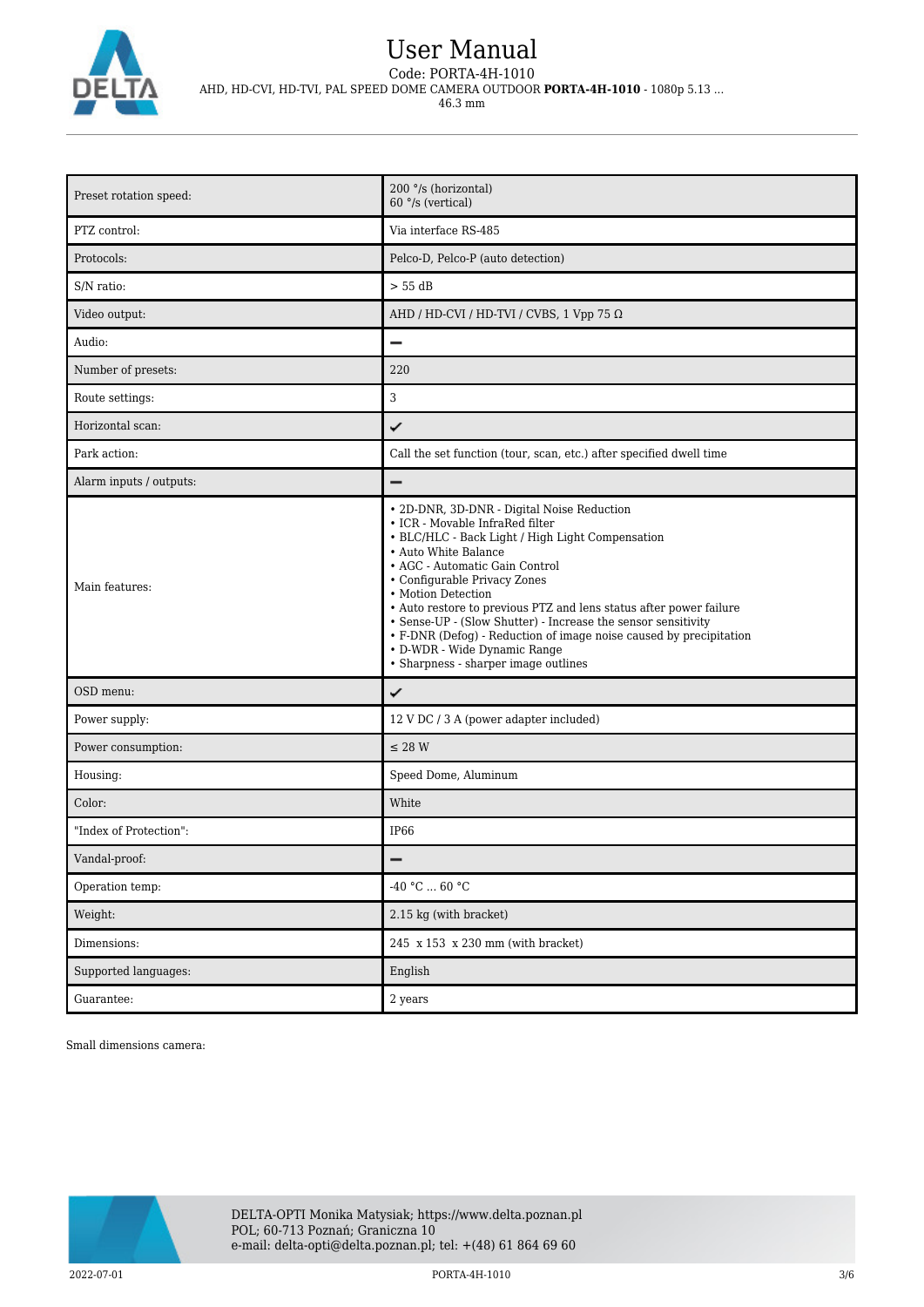

### User Manual Code: PORTA-4H-1010 AHD, HD-CVI, HD-TVI, PAL SPEED DOME CAMERA OUTDOOR **PORTA-4H-1010** - 1080p 5.13 ... 46.3 mm





Camera mounting side view:



DELTA-OPTI Monika Matysiak; https://www.delta.poznan.pl POL; 60-713 Poznań; Graniczna 10 e-mail: delta-opti@delta.poznan.pl; tel: +(48) 61 864 69 60

2022-07-01 PORTA-4H-1010 4/6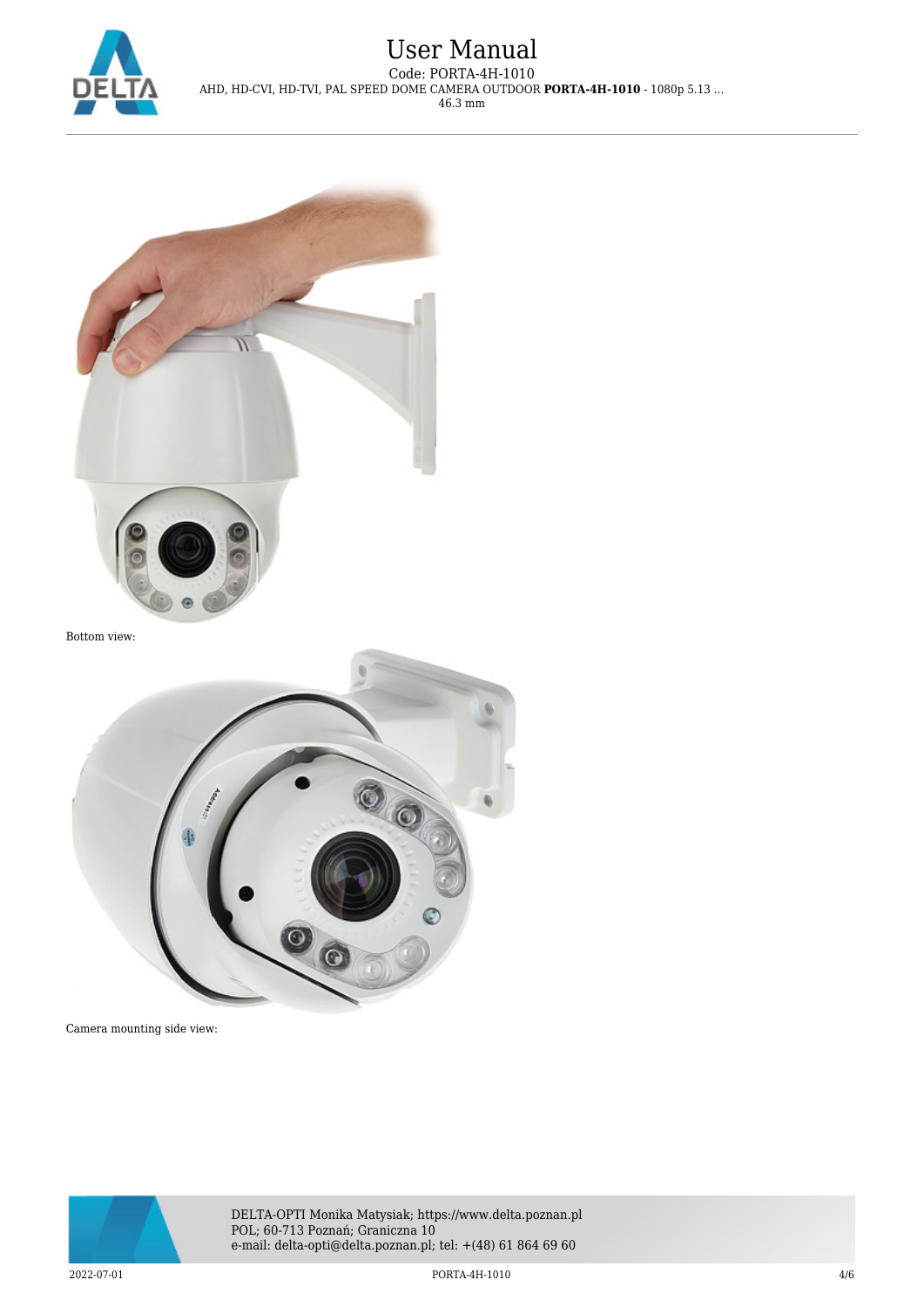

### User Manual Code: PORTA-4H-1010 AHD, HD-CVI, HD-TVI, PAL SPEED DOME CAMERA OUTDOOR **PORTA-4H-1010** - 1080p 5.13 ... 46.3 mm







DELTA-OPTI Monika Matysiak; https://www.delta.poznan.pl POL; 60-713 Poznań; Graniczna 10 e-mail: delta-opti@delta.poznan.pl; tel: +(48) 61 864 69 60

2022-07-01 PORTA-4H-1010 5/6